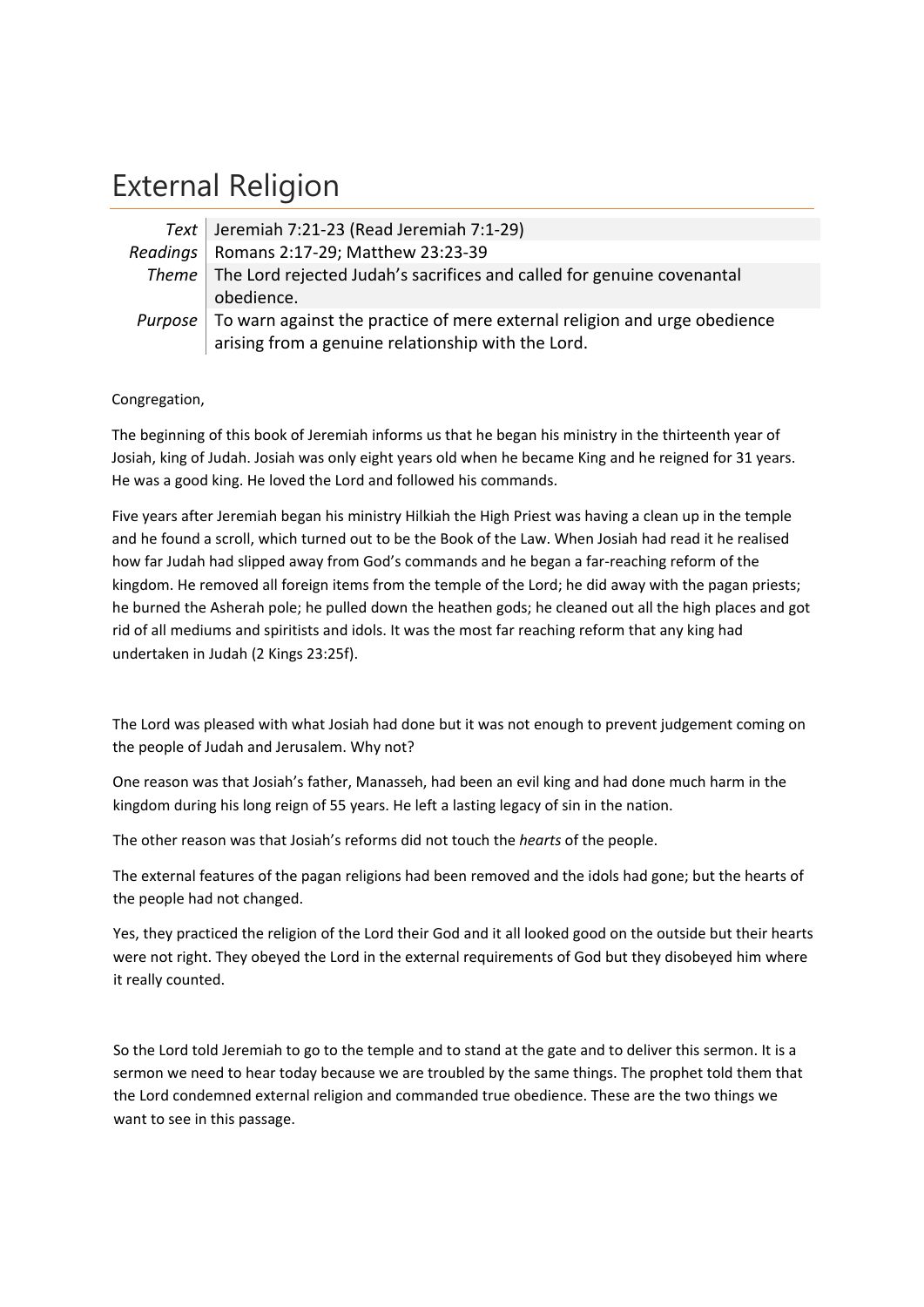## First of all then, **the Lord condemns external religion.**

In verse 21 the prophet condemned the people of Judah because they **misused** the ceremonial law.

They kept up the practice of the ceremonial law about offerings and sacrifices, but they did not follow these properly.

When they sacrificed a *burnt* offering the whole animal was to be burnt up and offered to the Lord. None of it was to be eaten.

On the other hand, when they gave a *fellowship* offering the person offering was allowed to eat a part of it.

But the people of Judah were eating parts of the *burnt* offering as well.

In response to this the Lord said; Go ahead – eat the whole lot! You might as well *eat* the meat of the burnt offering because the sacrifice isn't going to do you any good anyway. Your sacrifices are not acceptable to me.

He had said the same thing to them in chapter 6:20 - "What do I care about incense from Sheba or sweet calamus from a distant land? Your burnt offerings are not acceptable; your sacrifices do not please me."

The Lord did not want their incense nor their sacrifices because they were merely external rituals – they did not come from the heart.

They were following the regular routines of their religion but they were merely forms and habits and rituals. It was all outward. It was the visible practice of religion, which was the easy part, but the Lord was not satisfied with this.

Yet the people thought that they were doing well. They believed the external practice of their religion would keep them safe. They had a superstitious trust in the temple itself. They kept saying; "This is the temple of the Lord, the temple of the Lord, the temple of the Lord!" (verse 4). They were the people of God; they had the temple; so they would be okay; God would look after them. But God told them that they were trusting in "deceptive words that are worthless" (verse 8).

As an example he reminded them, in verses 12‐15, of what had happened to Shiloh, the place where the tabernacle had been set up in the days of Joshua (Joshua 18:1). That had been destroyed by the Philistines because of the sin of Israel. God reminded them of this as a warning that the same thing could happen to them as well. Unless they repented and obeyed the Lord then this temple too would be destroyed. They could not trust in this building as though it were a magic charm.

Think also of what happened to the Ark of the Covenant in the days of Eli the High Priest. The people of Israel took that sacred box into battle thinking it would keep them safe and give them victory. But they were soundly defeated and Eli's two sons were killed.

We need to think about this ourselves.

Are you trusting in the external practice of your faith as though that in itself will save you?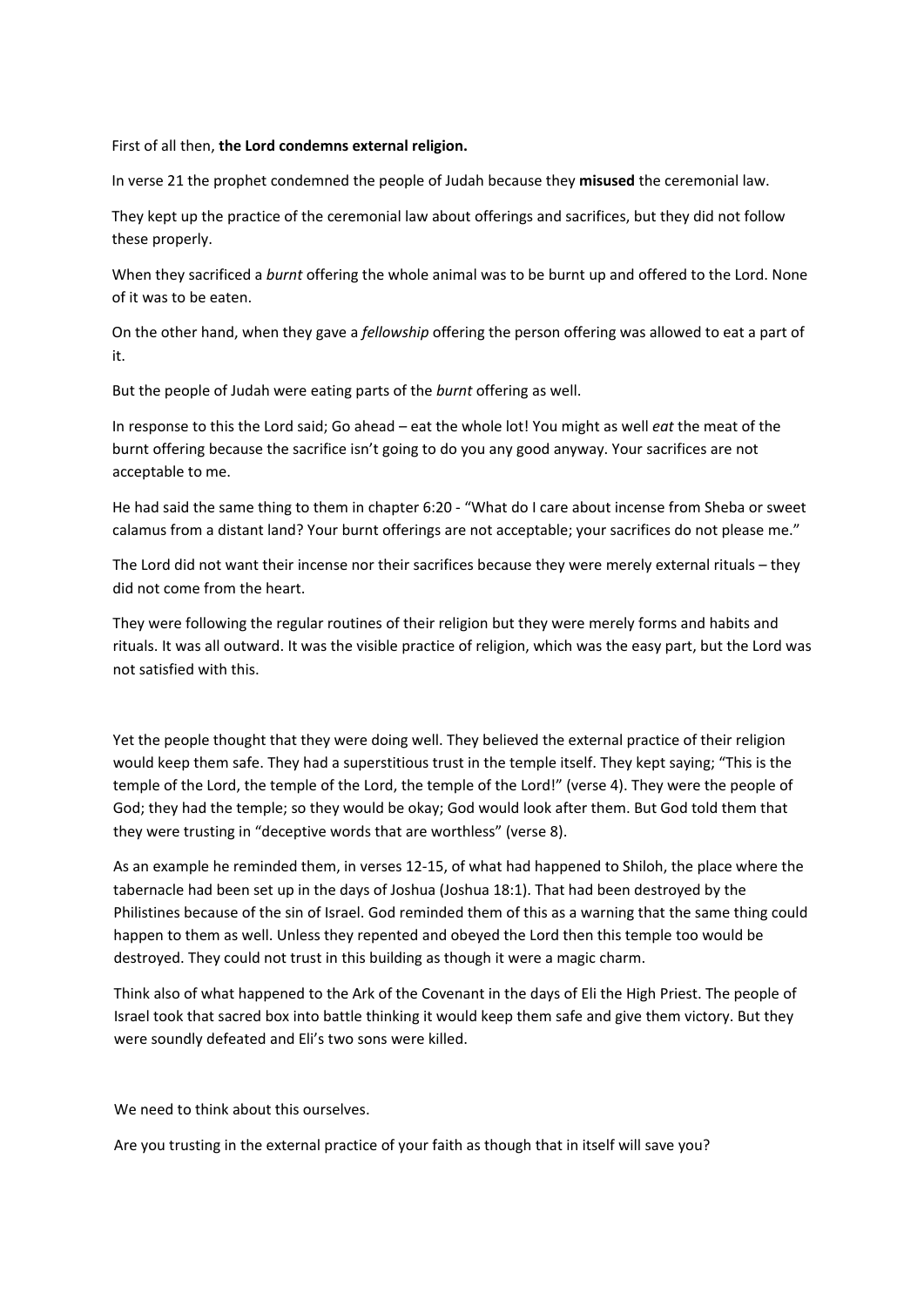Do you think that coming to church and singing psalms and songs are the essence of true religion?

Do you think that reading your Bible, attending catechism and having family devotions will take you to heaven?

Do you think that attending the Lord's Supper and regular prayers will make you acceptable to God?

Not at all! In themselves all of these are good habits – they are practices we should keep up – but they are not the essence of faith. They are useful for maintaining faith and growing in a relationship with God, but they are not the centre of our faith.

For these habits and routines to have meaning they must come from the heart and be lived out in true obedience. The Apostle Paul wrote about that in his letter to the Christians in Rome. "...a man is a Jew if he is one inwardly and circumcision is a matter of the heart, by the Spirit." (Romans 2:29).

This is where the people of Judah failed.

Be sure you don't fail by falling into the same sin and practicing the routines of your faith in a merely external manner. So the people of Judah *misused* the ceremonial law.

They also **misunderstood** the ceremonial law.

In verse 22 the Lord took them back in their minds to when he had brought them out of Egypt and had given them his law at Mt Sinai. He reminded them of the order in which he had given the commands.

First of all he had made a covenant with them in which he promised to be their God and they would be his people. When he made that agreement with them he gave them his covenant law - the Ten Commandments – written on two tablets of stone. These ten laws expressed the essence of the requirements of the covenant.

Later on God explained all the other laws he wanted them to keep - all the ceremonial requirements of the law. These too were important, but they were secondary to the Ten Commandments.

The problem was that the Jews tended to focus on the ceremonial law rather than the moral law. Hundreds of years later Jesus condemned the Pharisees for this and exposed this as hypocrisy; "You give a tenth of your spices – mint, dill and cumin. But you have neglected the more important matters of the law – justice, mercy and faithfulness" (Matthew 23:23). All through their history the Jews were inclined to misunderstand the ceremonial law and put more emphasis on that than on the more important matters of the law.

They misunderstood these laws because they did not see that they would eventually be fulfilled in the Messiah, the Christ.

All these ceremonies and sacrifices were pictures of the great sacrifice that Jesus would make in his death on the cross.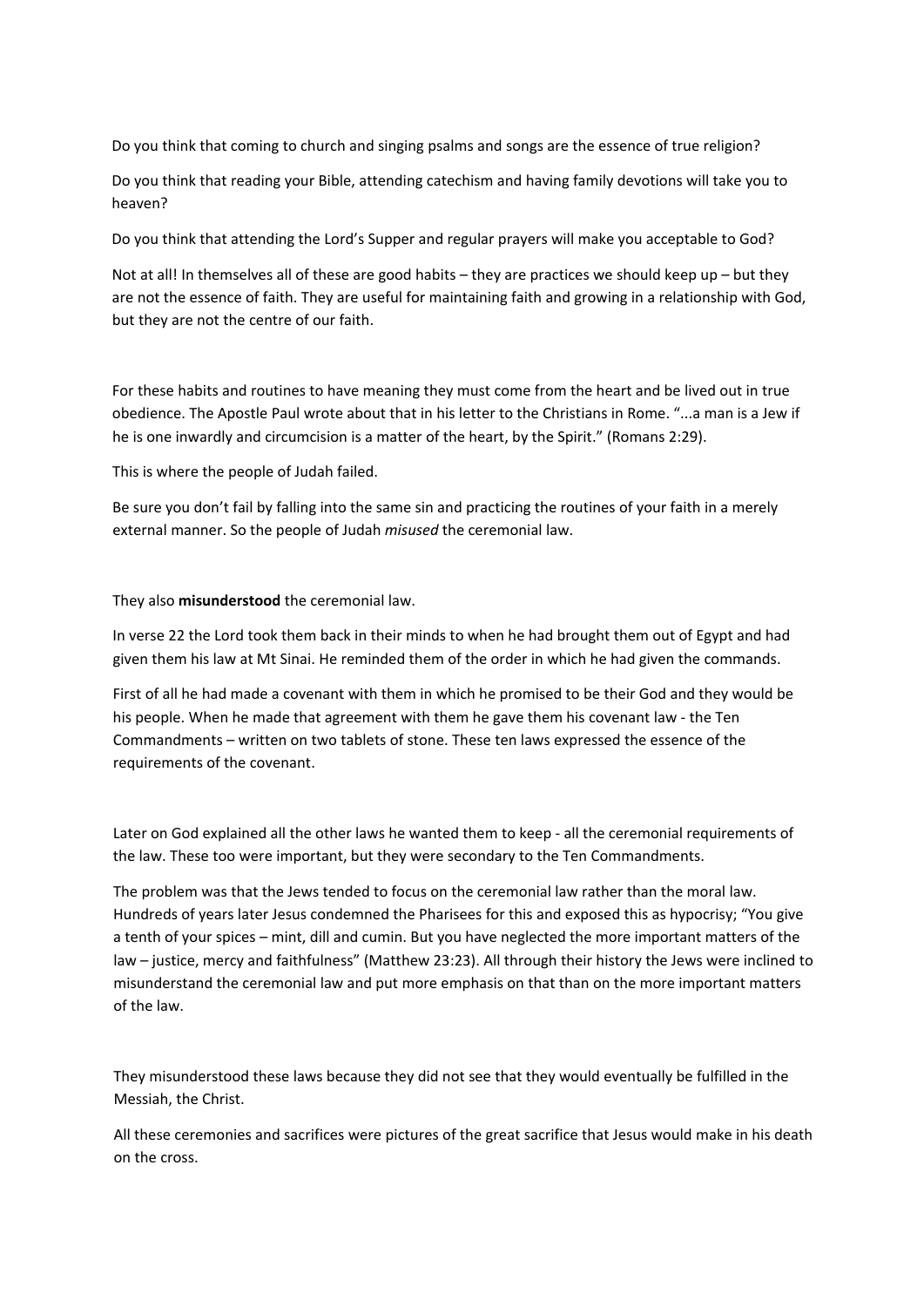The Passover, Pentecost, the Feast of Tabernacles, the burnt offering – they all pointed forward to him. All of these were a picture for Israel of God's forgiveness that was given on the basis of the sacrifice Jesus made on the cross.

Eventually, after Jesus came, none of these ceremonial laws were necessary any more ‐ they had been fulfilled.

All these were only shadows that passed away once the reality had come. The letter to the Hebrews makes all this very clear, but the Jews did not see this. Sadly, many Jews today still do not believe in the Lord Jesus as the Messiah and in what he has done. Many still keep up the external ceremonies of the law. And even back then, in the days of Jeremiah, many trusted in these ceremonies themselves.

But the Lord condemned a mere external obedience and an outward from of religion.

## **2.** Instead, secondly, **the Lord commands true obedience.**

As we consider this we should note, first of all, that true obedience arises from **God's Covenant.**

As we have seen Jeremiah reminded Israel of the covenant he made with them at Mt Sinai.

A covenant is an agreement between two parties; this one was made between God and his people. He promised a relationship with his people: "I will be your God and you will be my people."

This is the essence of biblical faith – it is about a relationship with God. The psalms are full of this, giving us many beautiful descriptions of this close, intimate, living companionship with the Lord our God.

In these New Testament times we know that this is only possible through the Lord Jesus Christ. God sends his Holy Spirit into our hearts so that Jesus may live in us and with us. Our relationship with the Lord today is even richer that any of those Old Testament believers could experience it.

Do you know what that is like? Do you have a relationship with God, or are you merely going through the motions of faith?

Do you have a living, daily communion with the Lord Jesus, or are you simply following routines? The Lord wants you to know him ‐ truly, deeply, and intimately.

We can see this in the words, "obey me" in verse 23. Literally it reads; "Hear my voice". The Hebrew grammar of these words emphasises a personal relationship. God doesn't want you to hear his words only in a physical sense; rather he wants you to hear them inside, internally, within you. He wants you to hear his voice and to commit yourself to a personal relationship with the Lord that expresses itself in obedience. So obedience arises from God's covenant.

Secondly, obedience means **following God's commands.**

"Obey me", says the Lord. "Walk in all the ways I command you."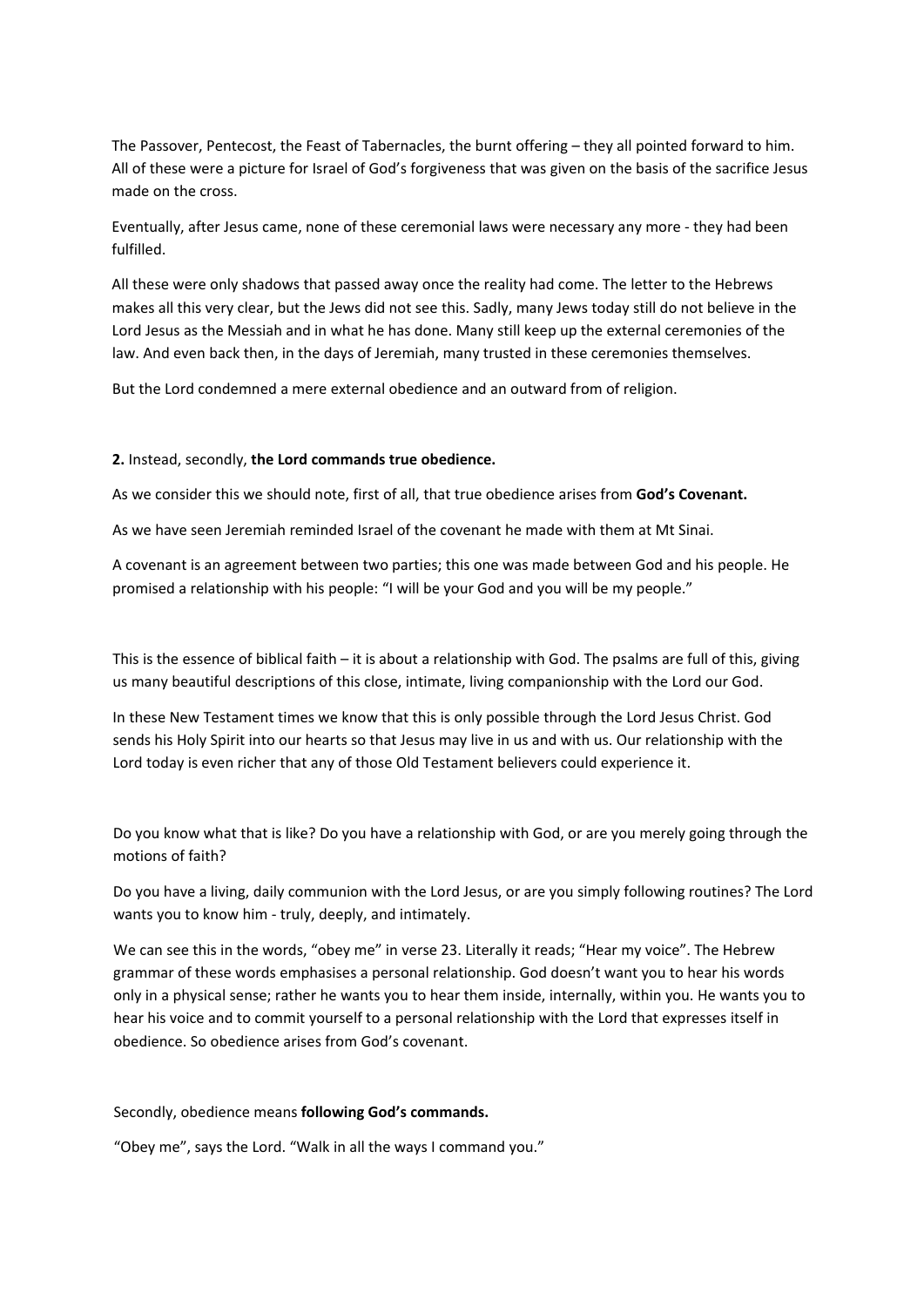This meant more than just keeping the ceremonial law. Earlier in the chapter God directed them to what he really wanted them to do (verse 5-6); "deal with each other justly...do not oppress the alien, the fatherless and the widow and do not shed innocent blood in this place...and do not follow other gods to your own harm." Here is the essence of God's law.

This was a common refrain in the Old Testament prophets.

Through Amos the Lord told the people of Israel; "I hate, I despise your religious feasts; I cannot stand your assemblies" (Amos 5:21).

Through Hosea he said; "For I desire mercy, not sacrifice, and acknowledgment of God rather than burnt offerings." (Hosea 6:6).

David realised this after his own sin; "you do not delight in sacrifice or I would bring it; you do not take pleasure in burnt offerings. The sacrifices of God are a broken spirit, a broken and contrite heart O God, you will not despise." (Psalm 51:16‐17).

What about you? Are you satisfied with the externals of religion or are you living close to the Lord and doing what is just and right and holy?

Bishop Ryle, living in the late 1800's, noted that there are thousands of people who attend church regularly; they go the Lord's Supper; but they don't get any further. They don't have any experience of God. They are not familiar with the Scriptures and they take no joy in reading them. They do not separate themselves from the ways of the world. When they mix freely with unbelievers you can't tell them apart in their speech or actions. They don't take in what is preached and are indifferent to the truth about Jesus.

But an external religion like this will not save you. It will not give you joy in life nor will it comfort you in death, nor will it give you a place in heaven. The Lord wants a living faith in Christ that comes from your heart and that is expressed in obedience to his law. ("Formality" in *Practical Religion).*

Obedience arises from a covenant relationship with God and it follows God's commands.

In the third place we note that if you obey God's law you will **receive God's blessing**. It will "go well with you" (verse 23).

It won't *always* go well with you; and it won't go well with you *in everything.*

There will be difficult times. There will be times of loneliness and trial and persecution and sorrow. Jesus warned us that following him would carry a cost. It will not be easy.

But overall, in the eternal scheme of things, "it will go well with you." You will be blessed. You will know a peace that passes all understanding. You will be able to rejoice in the Lord and in your relationship with him.